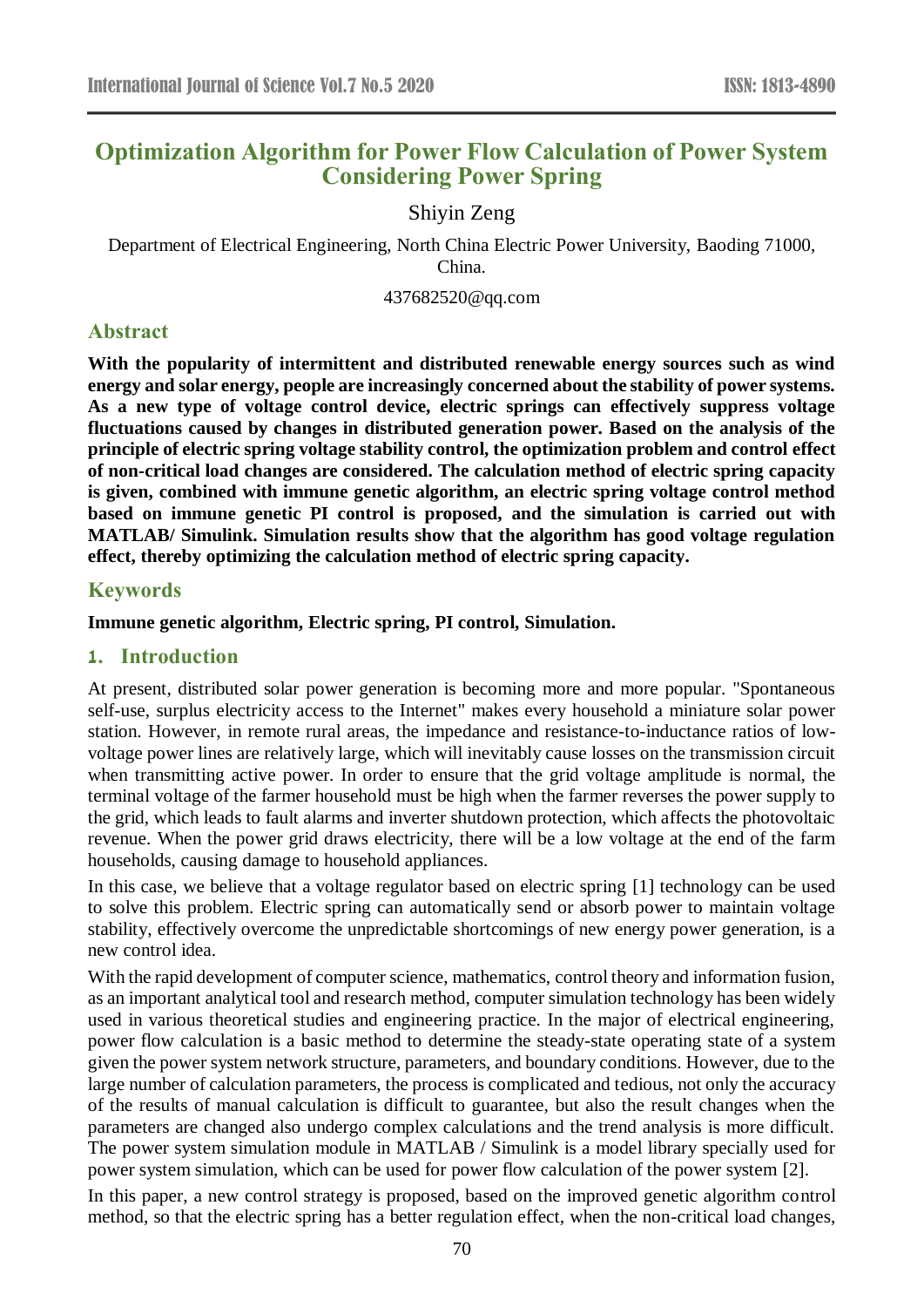the performance of the critical load has been kept stable. In this article, analysis of the working principle of the electric spring; based on the immune genetic algorithm, output the optimal PI control parameters; based on the electric spring, the capacity calculation method is given; the simulation model based on MATLAB/Simulink software is used to verify the proposed control The feasibility and effectiveness of the method.

## **2. Structure and working principle of electric spring**

### **2.1 Electric spring structure**

The main circuit part of ES-VR is composed of single-phase full-bridge inverter circuit, DC filter capacitor and AC filter inductor. In addition, ES-VR is connected in series with farm household electrical loads. The full-bridge inverter circuit includes four power tubes  $S_1$ ,  $S_2$ ,  $S_3$  and  $S_4$ . The specific main circuit design is shown in Fig.1:





In the figure, the voltage of the farmer's electric load terminal is  $U_s$ , the farmer's electric load input current is  $i_s$ , the farmer's terminal grid voltage is  $U_o$ , the AC filter inductor current of the voltage regulator ES-VR is  $U_{DC}$ , the DC capacitor voltage of ES-VR is the output voltage is  $U_{ES}$ .

The design of the main circuit is to control the voltage of the farmer's power load terminal to be within the prescribed range. When photovoltaic grid-connected farmers send electricity back to the grid and cause  $U<sub>o</sub>$  to be too high, ES-VR absorbs reactive power to maintain the stability of the farmer's power load terminal voltage; when photovoltaic grid-connected farmers draw power from the grid (lack of photovoltaic output) and cause  $U<sub>o</sub>$  to be low, ES-VR maintains stability by emitting reactive power.

### **2.2 Principle of PI regulator**

In order to reduce the error of the DC voltage additional control circuit, a PI regulator is added to the circuit [3]. The PI regulator is a linear controller, which calculates the control deviation according to the given value and the actual output value, and forms the control amount by linear combination of the deviation ratio (P) and integral (I), thereby controlling the controlled object. Its transfer function is  $G_{PI}(s) = K_p + K_i / s$ . Once the system has a deviation, the proportional link ( $K_p$ ) of the PI regulator will react to the deviation of the DC voltage additional control circuit system in proportion, and the integration link  $(K_i)$  will eliminate the steady-state error of the DC voltage additional control circuit system. The larger the value of  $K_p$ , the faster the adjustment, but excessive value will reduce the stability of the system and cause system instability. The smaller the value of  $K_i$ , the stronger the integral effect, but too small will result in a slower dynamic response.

#### **2.3 Principle of PR regulator**

In order to achieve signal-free tracking, the controller must include a model of the signal. The transfer function of the integral part of PI is  $1/s$ , so PI can only track the step signal without static error, and to achieve the errorless tracking of the AC sinusoidal signal, you need to use the PR controller. In order to accurately track the input signal, we added the PR regulator link to the ES-VR output voltage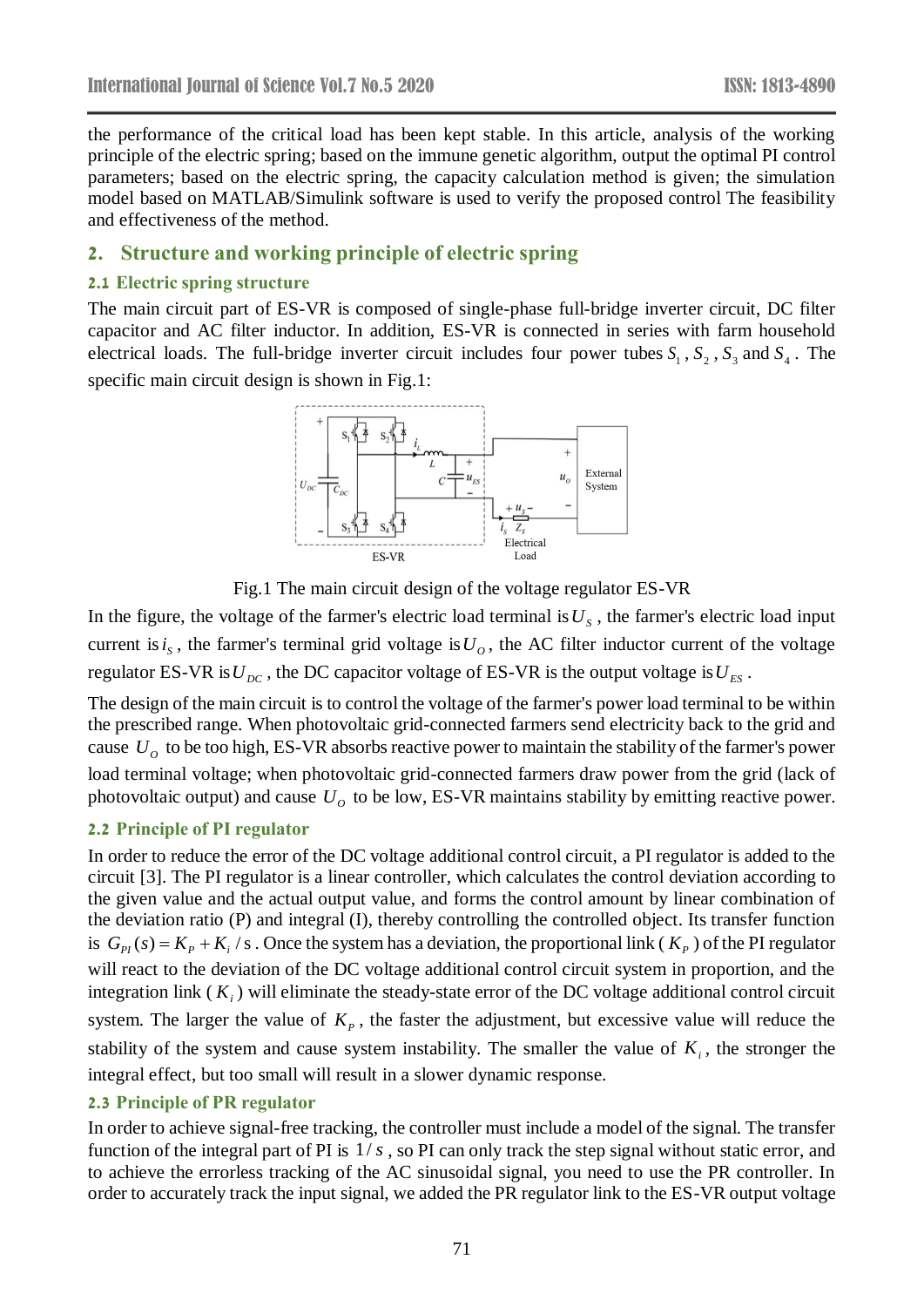double closed-loop control circuit, and at the same time realized the phase control of the reference voltage [4].

The PR regulator is composed of a proportional controller and a resonant controller. Ideal PR controller. Next, when the gain tends to infinity, it can realize the tracking of the AC signal without static error. However, since the increase in gain will destroy the stability of the system, we use a quasi-PR regulator whose transfer function is:

$$
G_{PR}(s) = K_P + 2K_i\omega_0 \frac{s}{s^2 + 2K_i\omega_0 s + \omega_0^2}
$$

The gain of the quasi-PR controller at the resonance frequency point is lower than that of the ordinary PR controller, and the system stability is better.

#### **2.4 Principle of phase-locked loop**

A phase-locked loop is a feedback circuit that uses an externally input reference signal to control the frequency and phase of the internal oscillation signal of the loop to achieve automatic tracking of the output signal frequency to the input signal frequency. The phase-locked loop is usually composed of three parts: a phase discriminator (phase comparator), a loop filter, and a voltage-controlled oscillator. The phase discriminator is used to discriminate the phase difference between the input signal  $U_i$  and the output signal  $U_o$ , and output the error voltage  $U_d$ . The noise and interference components in  $U_d$ are filtered by the low-pass loop filter to form the control voltage  $U_c$  of the voltage-controlled oscillator. It also acts on the voltage-controlled oscillator and pulls its output oscillation frequency  $f_0$ to the loop input signal frequency  $f_i$ . When the value of  $f_0$  and  $f_i$  are equal, the output voltage and the input voltage can maintain a fixed phase difference. At this time, the phase of the output voltage and the input voltage is locked Live, that is, the loop is locked [5].

#### **3. PI control based on immune genetic algorithm**

In order to make ES have better voltage regulation effect and can solve the control problem of timedelayed and nonlinear controlled objects well, this paper uses immune genetic algorithm. The conventional method of reasonable selection of parameter is to determine the value of the parameter  $K_p$  and  $K_i$  based on the adjustment experience, but this method has the disadvantage of taking too long and obtaining the parameter may not be the optimal value, which will affect the response speed

and overshoot of the control system. Using the algorithm's global optimization feature to overcome the above shortcomings, an immune genetic algorithm is proposed to tune PI parameters online to further improve the control quality and achieve PI adaptive control [6].



Fig.2 Structure diagram of electric spring voltage control based on adaptive PI control

The genetic algorithm was originally proposed by Hol-land in the United States. The basic idea of the genetic algorithm he talks about is to encode optimized parameters, and also to generate a certain number of individual initial populations as the selected questions to solve the problem. The selection condition of the genetic algorithm is to use the fitness function value, through the operation of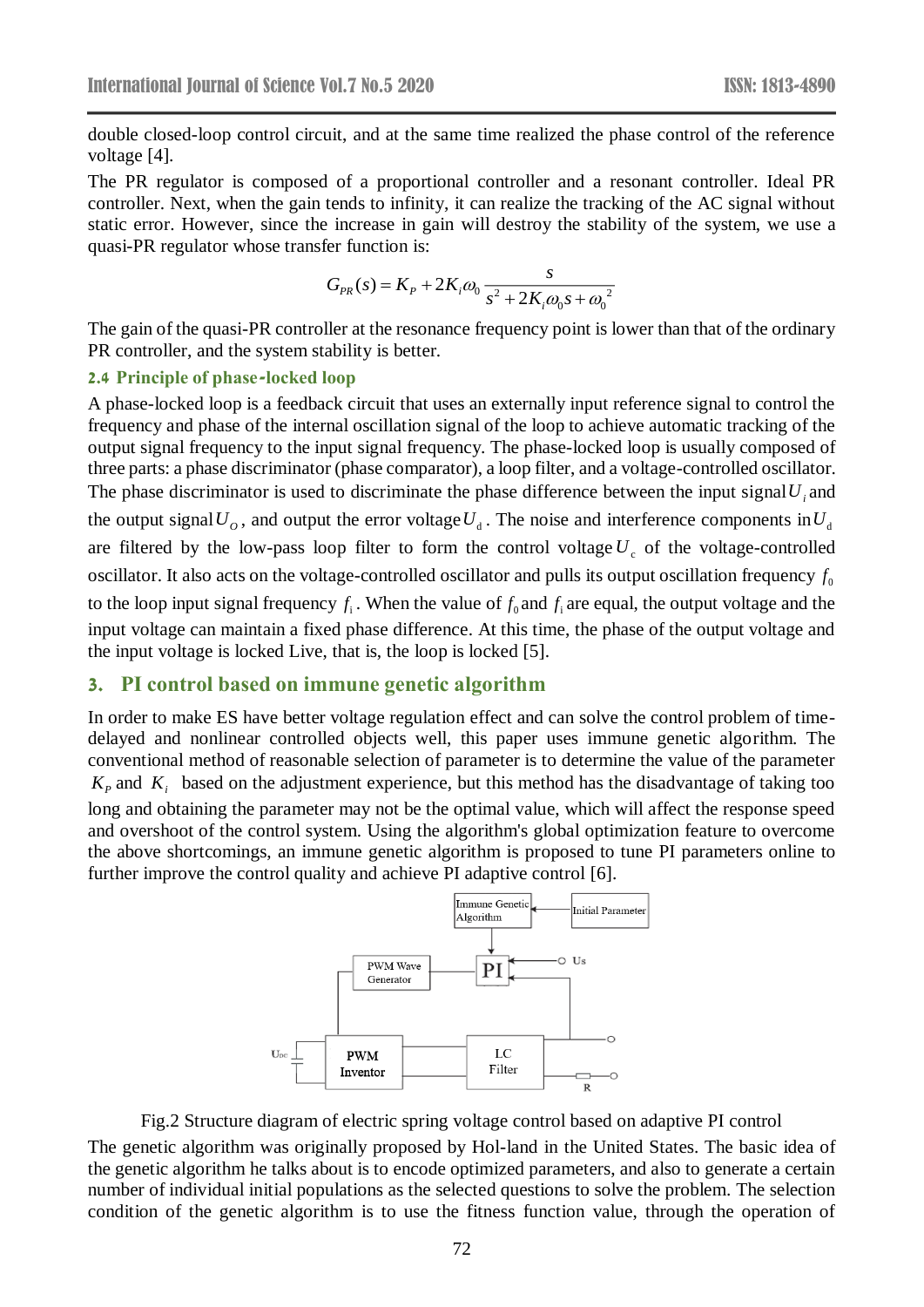selection, crossover and mutation to optimize from generation to generation, and finally the best solution that meets the required conditions will be obtained.

In this paper, the use of immune genetic algorithm can achieve multi-element optimization, the formula is:

> $ML(x,y)=|2I(x,y)-I(x,y)-I(x,y)|+2I(x,y)-I(x,y)$ --I(x,y)l<br>
> F(x,y)=  $\sum_{x=1}^{N}$   $\sum_{y=1-N}^{J+N}$ ML(x,y),ML(x,y) ≥ T

Because the calculation of the data gain function in the self-adjusting PI controller is complicated, in order to achieve the ideal control goal, there is a way to reduce the average error in the integrated unit of the degraded ratio, the average error can be avoided, the formula is

> $C(\varphi T) = C(\varphi(T-1)) + C(T)$  $C(T) = WC_1(T)+WC_2(T)+WC_3(T)$  $C_1(T)=||\Delta I||-||\nabla I(P(T))\cdot N(T)||-||\Delta I(P(T))\cdot N||$  $C_2(T) = \sum ||P(T)P(T-1) \cdot N(T-1)||$ , I=L, R

In the formula, W is the integral discrete coefficient; L is the driving value of calculus; C1, C2 and C3 are the fluctuation limit, integer fluctuation limit and data transmission items of integer unit data respectively. Therefore, the immune genetic algorithm can be used to adjust the calculus unit. And the individual algorithm is only for data, so it can be directly applied to the calculus unit. The formula is:

$$
K_{P} = K\{1 + K_{0}[1 - EXP(-\left(\frac{e}{R}\right)^{2}/\alpha_{P}^{2})]\}
$$

$$
K_{i} = K\{K_{P} + K_{0} EXP(-\left(\frac{e}{R}\right)^{2}/\alpha_{P}^{2})\}
$$

In the formula,  $K_p$  and  $K_i$  respectively represent the proportion and inverse proportion of the integral unit and  $K_0$  represents the actual integral function, and the immune genetic algorithm is used to adjust the proportional unit to ensure that the calculated data in the loop has no target error. The integral unit is adjusted to avoid the average error, and the immune genetic algorithm is used to adjust the differential unit to solve the transmission error in the calculation process. This optimizes the selftuning PI controller. Finally, for the value of PI, in order to ensure the accuracy of the data, simulation calculations are also required.

#### **4. Calculation method of electric spring capacity**

The vector diagram is as shown in the two compensation cases:



Fig.3 Voltage vector diagrams in different situations The formula for calculating the rated power  $P<sub>S</sub>$  of ES is

$$
P_{S} = U_{S} I \cos \varphi \Longrightarrow \varphi = \arccos \frac{P_{S}}{U_{S} I},
$$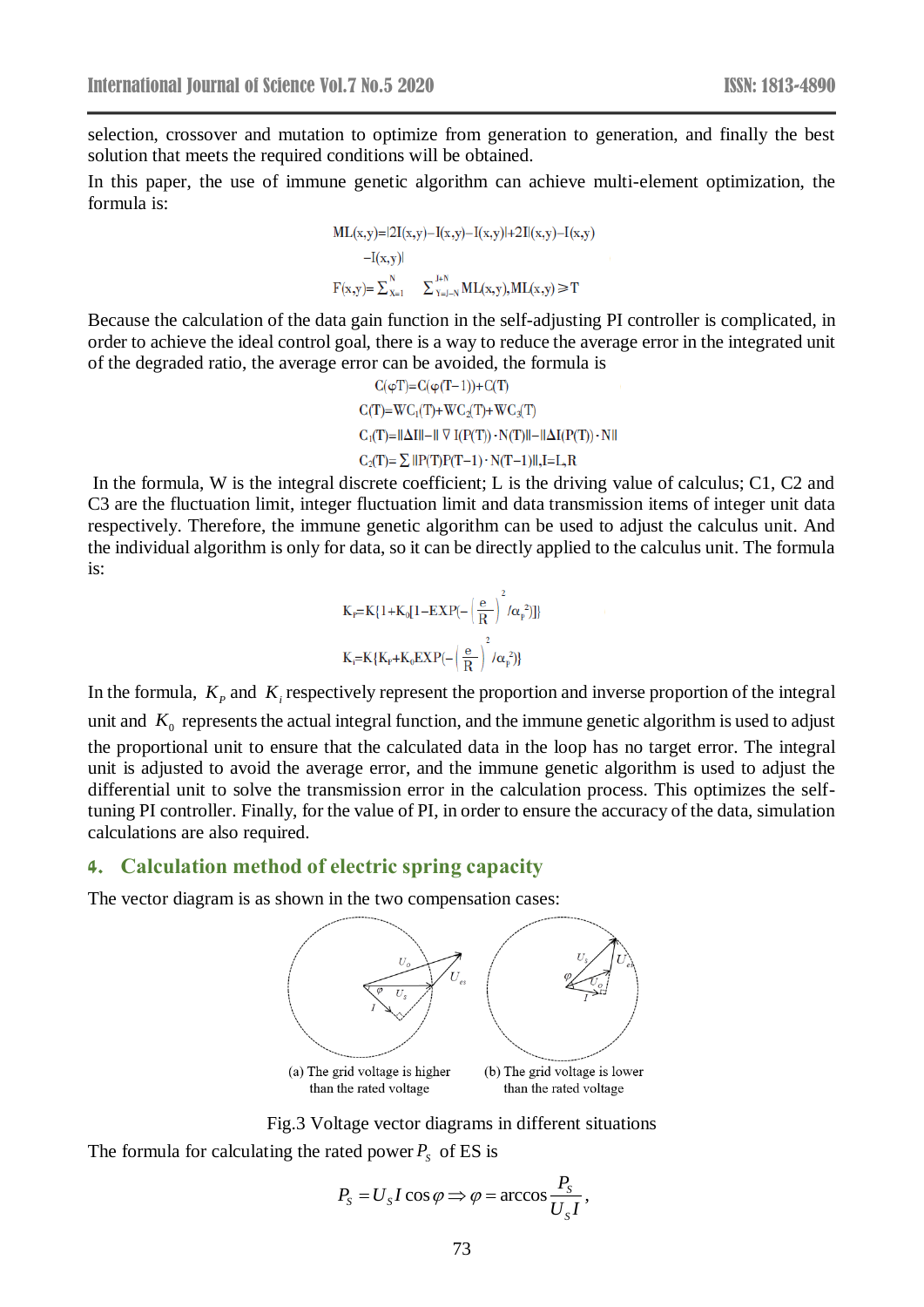where  $U_s$  is the rated voltage of critical load, I is the circuit current and  $\varphi$  is the power factor angle of critical load.

According to the vector diagram, we can know that  $U' = U_s \sin \varphi$ .

Therefore, the calculation formula of electric spring voltage can be defined as

$$
U_{ES} = \sqrt{{U_0}^2 - (U_S \cos \varphi)^2} - U' = \sqrt{{U_0}^2 - \left(\frac{P_S}{I}\right)^2} - U_S \sin \varphi,
$$

where  $U_0$  is the grid voltage.

The electric spring capacity is  $S_{FS} = U_{FS} I = \sqrt{U_0^2 I^2 - P_s^2}$  $S_{ES} = U_{ES}I = \sqrt{U_0^2I^2 - P_s^2 - U_s} \sin \varphi$  and the equivalent impedance of the circuit is  $Z_{eq} = Z_{ES} + Z_{S}$ , where  $Z_{ES}$  is the equivalent impedance of the electric spring.

From the circuit diagram, we can get

$$
\frac{Z_{ES}}{Z_{ES} + Z_{S}} U_0 = U_{ES}
$$

We make  $r = \frac{60}{11} = \frac{60}{11}$  $ES \tO_0 \tS$  $r = \frac{U_0}{U_{\rm esc}} = \frac{U_0}{U_0-U_0}$ , then we can get  $Z_{ES} = \frac{Z_S}{r-1}$  $E_S = \frac{E_S}{S}$  $Z_{\text{res}} = \frac{Z}{\sqrt{Z}}$ *r*  $=\frac{1}{r-1}$ and  $Z_{eq} = \frac{\Sigma_S C_0}{\Sigma}$ *eq S*  $Z_{\mu} = \frac{Z_{S}U}{\mu}$  $=\frac{Z_s C_0}{U_s}$ . So the current

expression is  $I = \frac{U_0}{I}$  $=\frac{0}{Z}$ .

### **5. Simulation verification**

*eq*

In order to verify the working performance of the electric spring, the simulation model of the entire system is built in Matlab / Simulink [7], and the optimal parameters  $K_p = 5$  and  $K_i = 30$  are output by the immune genetic algorithm. The set circuit parameters are shown in the following table:

| Item                                     | Parameter value    |
|------------------------------------------|--------------------|
| Farm household load reference voltage /V | 110                |
| DC voltage given value at both ends /V   | 80                 |
| Frequency /Hz                            | 50                 |
| $K_{P}$                                  | 5                  |
| $K_i$                                    | 30                 |
| User line resistance $\Omega$            | 15                 |
| User line inductance /H                  | 0.05               |
| DC capacitance /F                        | $2 \times 10^{-3}$ |
| Transmission line resistance /F          | 1.0                |

Tab.1 Some parameters of the simulation circuit

In the simulation, we verified the voltage regulation capability of the electric spring by simulating the working conditions during the day. photovoltaic current, farmer's load voltage, The waveform diagram of the effective current value and the effective voltage value of the grid voltage of the farmer's terminal is shown in Fig.4.

In the process of increasing the active power injected into the feeder by the photovoltaic gridconnected system, the farmer's load voltage has only a sudden pulse, which basically remains unchanged; The waveform diagram of Fig.4 also shows that the voltage of the PV grid-connected